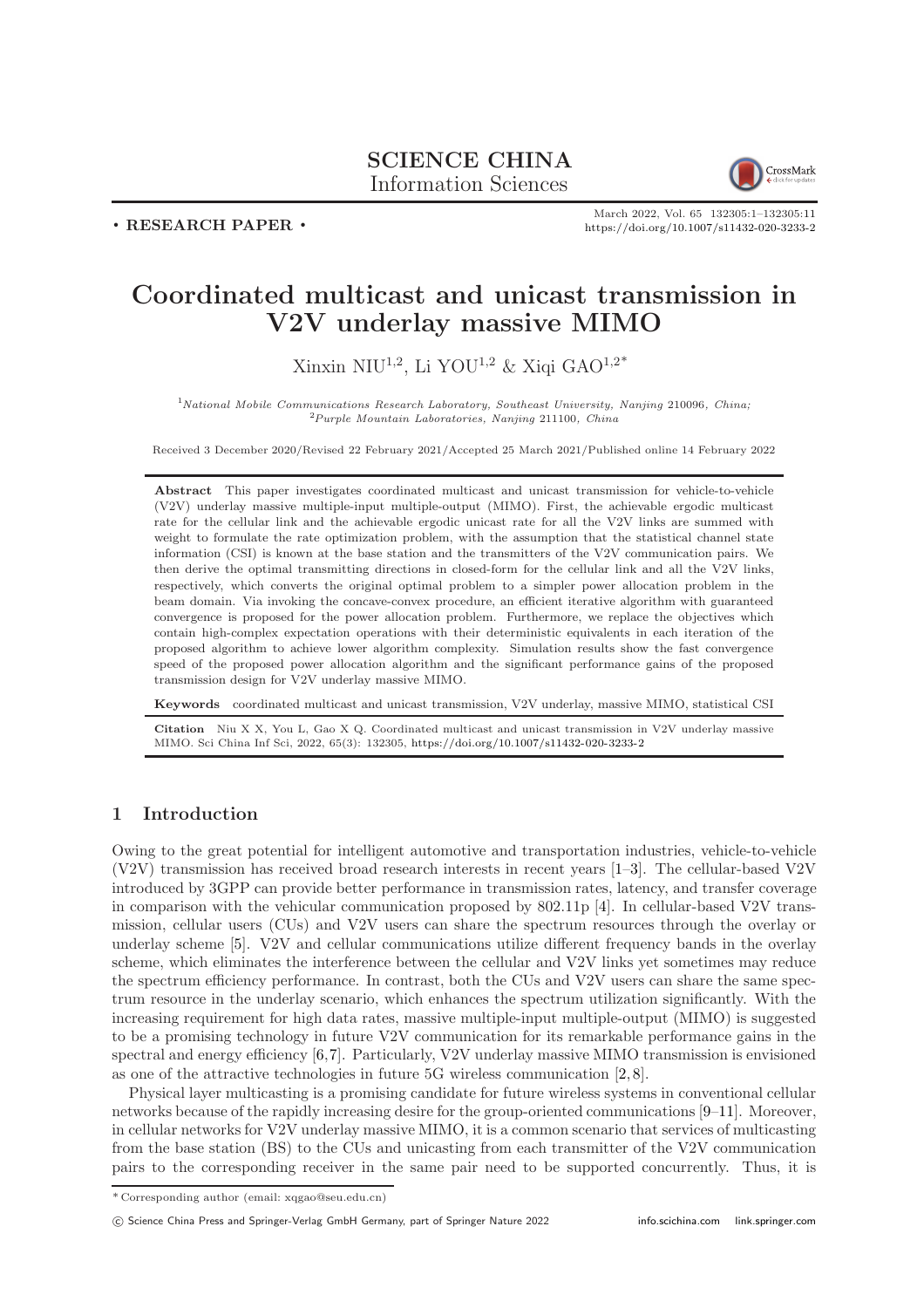necessary to consider the coordinated multicast and unicast (CMU) transmission design for V2V underlay massive MIMO.

There exist some studies about the multicast and unicast transmission in massive MIMO for the conventional cellular networks, without taking the V2V links into consideration. Ref. [\[12\]](#page-9-10) discussed the tradeoff between the spectral efficiencies for multicast and unicast in massive MIMO with maximum ratio transmission and zero-forcing precoding. Ref. [\[13\]](#page-9-11) investigated the non-orthogonal multicast and unicast transmission based on layered-division multiplexing with backhaul constraints. Precoding design for coordinated multi-cell multicasting in massive MIMO was studied in [\[14\]](#page-9-12). Rate maximization problem and energy efficiency maximization problem for non-orthogonal multicast and unicast transmission in massive MIMO were considered in [\[15\]](#page-9-13) and [\[16\]](#page-9-14), respectively.

Note that there is a huge increase of the pilot overhead due to the more frequent channel acquisition in V2V underlay massive MIMO with faster channel fading and higher mobility. Although some existing studies have investigated pilot reuse approaches with non-orthogonal pilots to reduce the pilot overhead [\[17](#page-9-15)[–21\]](#page-10-1), the accuracy of instantaneous CSI estimates may not be guaranteed in some cases. Thus, considering the pilot overhead and other practical limitations such as hardware weakness, it is a challenging task to obtain high-quality estimates of instantaneous CSI in massive MIMO [\[22,](#page-10-2) [23\]](#page-10-3). Since statistical CSI changes much slower and is easier to be acquired than instantaneous CSI, it is reasonable to make the assumption that the BS only knows the users' statistical CSI for designing CMU transmission strategy in massive MIMO.

In this paper, we study the CMU transmission design for V2V underlay massive MIMO with only statistical CSI available at the BS and the transmitters of the V2V communication pairs. The major contributions of our work are listed as follows.

• Based on the V2V underlay massive MIMO channel, a rate optimization problem is formulated by adding the achievable ergodic multicast rate for all the CUs and the achievable ergodic unicast rate for all the V2V links with weight as the objective function.

• We derive the optimal transmitting directions in closed-form for the cellular links and all the V2V links, respectively, and then convert the original optimal problem to a simpler power allocation problem in the beam domain (BD).

• Via invoking the concave-convex procedure (CCCP), an efficient iterative algorithm with guaranteed convergence is proposed for the BD power allocation problem. Furthermore, we replace the objectives which contain high-complex expectation operations with their deterministic equivalents (DEs) in each iteration and then greatly reduce the algorithm complexity.

The rest of this paper is constructed as follows. The V2V underlay massive MIMO channel model is described in Section [2.](#page-1-0) In Section [3,](#page-3-0) we investigate CMU precoding design for V2V underlay massive MIMO systems. Simulation results are provided in Section [4.](#page-7-0) Section [5](#page-9-16) concludes this paper.

Notations used in this paper are listed as follows.

•  $\mathbb{R}^{m \times n}$  and  $\mathbb{C}^{m \times n}$  represent the  $m \times n$ -dimensional real-valued vector space and complex-valued vector space, respectively.

•  $I_N$  denotes the identity matrix with size  $N \times N$ .

- ⊙ denotes the Hadamard product.
- The operator diag  $\{x\}$  stands for the diagonal matrix with vector x along its main diagonal.

• Let  $[X]_{m,n}$ ,  $[X]_{m,:}$  and  $[X]_{:,n}$  denote the element in the mth row and the nth column of X, the mth row of  $\overline{X}$ , and the *n*th column of  $\overline{X}$ , respectively.

•  $X \succeq 0$  denotes that matrix X is positive semidefinite.

•  $\delta(\cdot)$  denotes the delta function.

## <span id="page-1-0"></span>2 V2V underlay massive MIMO channel model

We consider the single-cell downlink (DL) V2V underlay massive MIMO system, which consists of a BS equipped with  $M$  antennas,  $K$  CUs, and  $D$  V2V communication pairs with an  $N$ -antenna transmitter (VTx) and a receiver (VRx) in each pair. The kth CU and the dth VRx are equipped with  $N_k$  and  $N_d$  antennas, respectively. Let K,  $\mathcal{V}_{\rm Rx}$ , and  $\mathcal{V}_{\rm Tx}$  denote the sets of CUs, VRxs, VTxs, respectively. Figure [1](#page-2-0) illustrates the DL CMU transmission for V2V underlay massive MIMO, where the BS delivers one common message to all the CUs and each VTx delivers a dedicated message to the corresponding VRx in the same V2V transmission pair.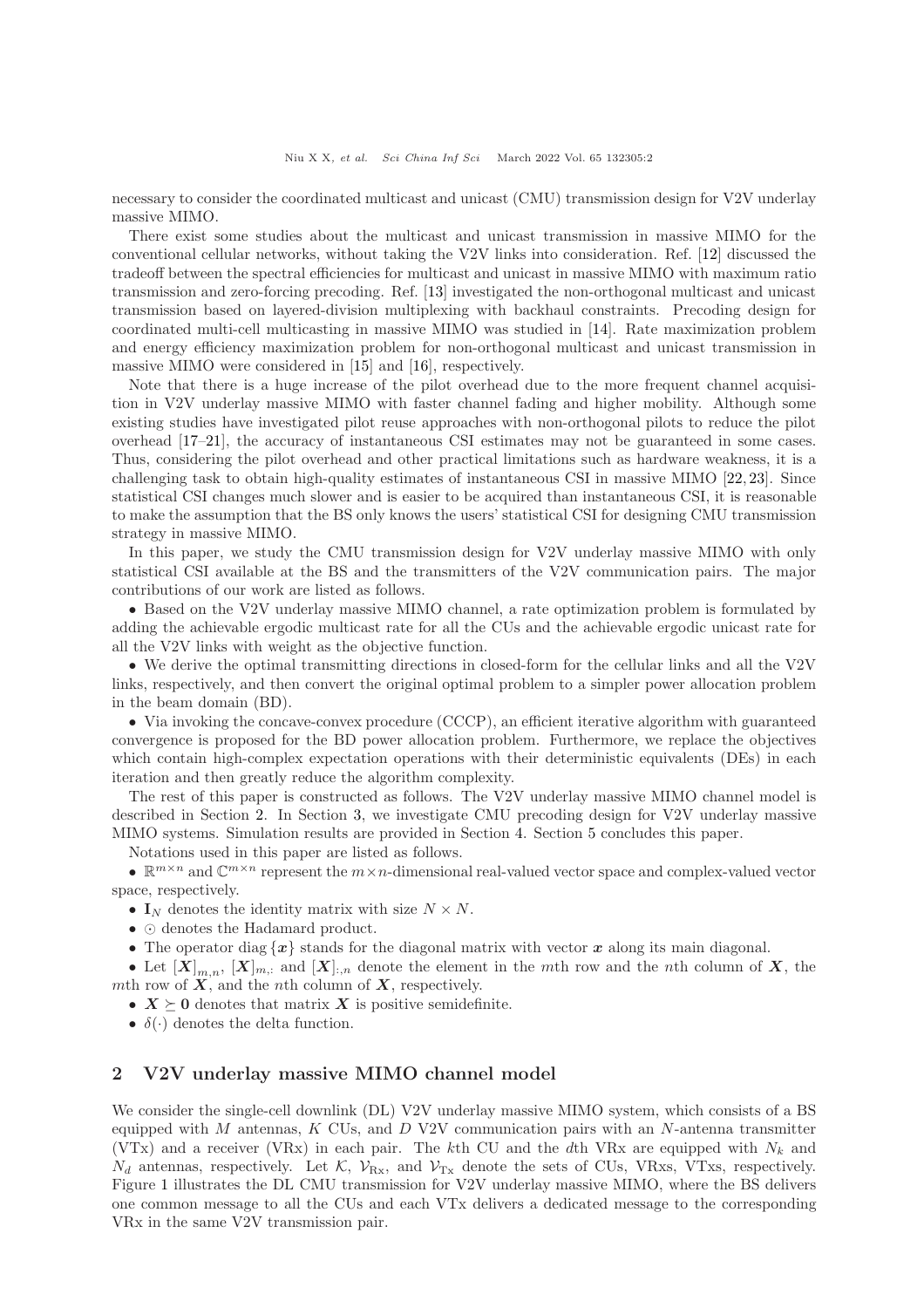<span id="page-2-0"></span>

Figure 1 (Color online) The DL CMU transmission for V2V underlay massive MIMO.

Let  $x^c \in \mathbb{C}^{M \times 1}$  and  $x_d^v \in \mathbb{C}^{N \times 1}$  denote the DL multicast signal sent from the BS and the DL unicast signal transmitted by the dth VTx, respectively. Assume that  $x^c$  and  $x^v_d$  are mutually uncorrelated and have the following statistical property as  $E\{\boldsymbol{x}^{\mathrm{c}}\} = E\{\boldsymbol{x}^{\mathrm{v}}_d\} = \mathbf{0}, E\{\boldsymbol{x}^{\mathrm{c}}\boldsymbol{x}^{\mathrm{c}}^{\mathrm{H}}\} = \boldsymbol{Q}^{\mathrm{c}}, \text{ and } E\{\boldsymbol{x}^{\mathrm{v}}_d\boldsymbol{x}^{\mathrm{v}}_d\} = \boldsymbol{Q}^{\mathrm{v}}_d,$ where  $Q^c$  and  $Q_d^v$  are referred to as the transmit covariance matrices.

The signal received at the k<sup>th</sup> CU, denoted as  $y_k^c$ , and the signal received at the dth VRx, denoted as  $\pmb{y}^{\text{v}}_d$  are expressed as

$$
\boldsymbol{y}_{k}^{\mathrm{c}} = \underbrace{\boldsymbol{G}_{k}^{\mathrm{c}} \boldsymbol{x}^{\mathrm{c}}}_{\mathrm{multicast signal}} + \sum_{d \in \mathcal{V}_{\mathrm{Tx}}} \boldsymbol{G}_{k,d}^{\mathrm{v}} \boldsymbol{x}_{d}^{\mathrm{v}} + \boldsymbol{z}_{k}^{\mathrm{c}} \in \mathbb{C}^{N_{k} \times 1},\tag{1a}
$$

$$
\mathbf{y}_d^{\mathrm{V}} = \underbrace{\mathbf{G}_{d,d}^{\mathrm{V}} \mathbf{x}_d^{\mathrm{V}}}_{\text{unicast signal}} + \sum_{d' \in \mathcal{V}_{\mathrm{Tx}} \setminus \{d\}} \mathbf{G}_{d,d'}^{\mathrm{V}} \mathbf{x}_{d'}^{\mathrm{V}} + \mathbf{G}_d^{\mathrm{c}} \mathbf{x}^{\mathrm{c}} + \mathbf{z}_d^{\mathrm{V}} \in \mathbb{C}^{N_d \times 1},\tag{1b}
$$

respectively, where  $G_k^c \in \mathbb{C}^{N_k \times M}$  denotes the DL channel from the BS to the kth CU,  $G_{k,d}^{\mathrm{v}} \in \mathbb{C}^{N_k \times N}$ denotes the DL channel from the dth VTx to the kth CU,  $G_{d,d'}^{\vee} \in \mathbb{C}^{N_d \times N}$  denotes the DL channel from the d'th VTx to the dth VRx,  $G_d^c \in \mathbb{C}^{N_d \times M}$  denotes the DL channel from the BS to the dth VRx, elements of  $G_k^c$ ,  $G_{k,d}^{\rm v}$ ,  $G_{d,d'}^{\rm v}$ , and  $G_d^c$  are independent zero-mean random variables,  $z_k^c \sim \mathcal{CN}(0, I_{N_k})$  and  $z_d^{\text{v}} \sim \mathcal{CN}(\mathbf{0}, \mathbf{I}_{N_d})$  are the normalized additive white Gaussian noise.

Consider Weichselberger's channel model with joint correlation properties of the channels exhibited. Particularly, the DL channels  $G_k^c$  and  $G_{k,d}^v$  can be modeled as

$$
G_k^{\rm c} = U_k^{\rm c} H_k^{\rm c} V_k^{\rm c}^{\rm H},
$$
  
\n
$$
G_{k,d}^{\rm v} = U_{k,d}^{\rm v} H_{k,d}^{\rm v} V_{k,d}^{\rm v}^{\rm H},
$$
\n(2)

respectively, where  $U_k^c \in \mathbb{C}^{N_k \times N_k}$ ,  $V_k^c \in \mathbb{C}^{M \times M}$ ,  $U_{k,d}^{\mathrm{v}} \in \mathbb{C}^{N_k \times N_k}$  and  $V_{k,d}^{\mathrm{v}} \in \mathbb{C}^{N \times N}$  are deterministic unitary matrices, elements of  $H_k^c \in \mathbb{C}^{N_k \times M}$  and  $H_{k,d}^{\vee} \in \mathbb{C}^{N_k \times N}$  are independent zero-mean random variables, for  $\forall k \in \mathcal{K}$  and  $\forall d \in \mathcal{V}_{Tx}$ .  $\boldsymbol{H}_k^c$  and  $\boldsymbol{H}_{k,d}^v$  are called the BD channel for downlink, with the following channel statistics:

$$
\Omega_k^c = E\left\{H_k^c \odot H_k^{c*}\right\} \in \mathbb{R}^{N_k \times M},
$$
\n
$$
\Omega_{k,d}^v = E\left\{H_{k,d}^v \odot H_{k,d}^v\right\} \in \mathbb{R}^{N_k \times N}.
$$
\n(3)

Similarly, the DL channel matrices  $G_d^c$  and  $G_{d,d'}^v$  can be modeled as

$$
G_d^{\text{c}} = U_d^{\text{c}} H_d^{\text{c}} V_d^{\text{c}}^{\text{H}},
$$
  
\n
$$
G_{d,d'}^{\text{v}} = U_{d,d'}^{\text{v}} H_{d,d'}^{\text{v}} V_{d,d'}^{\text{v}}^{\text{H}},
$$
\n(4)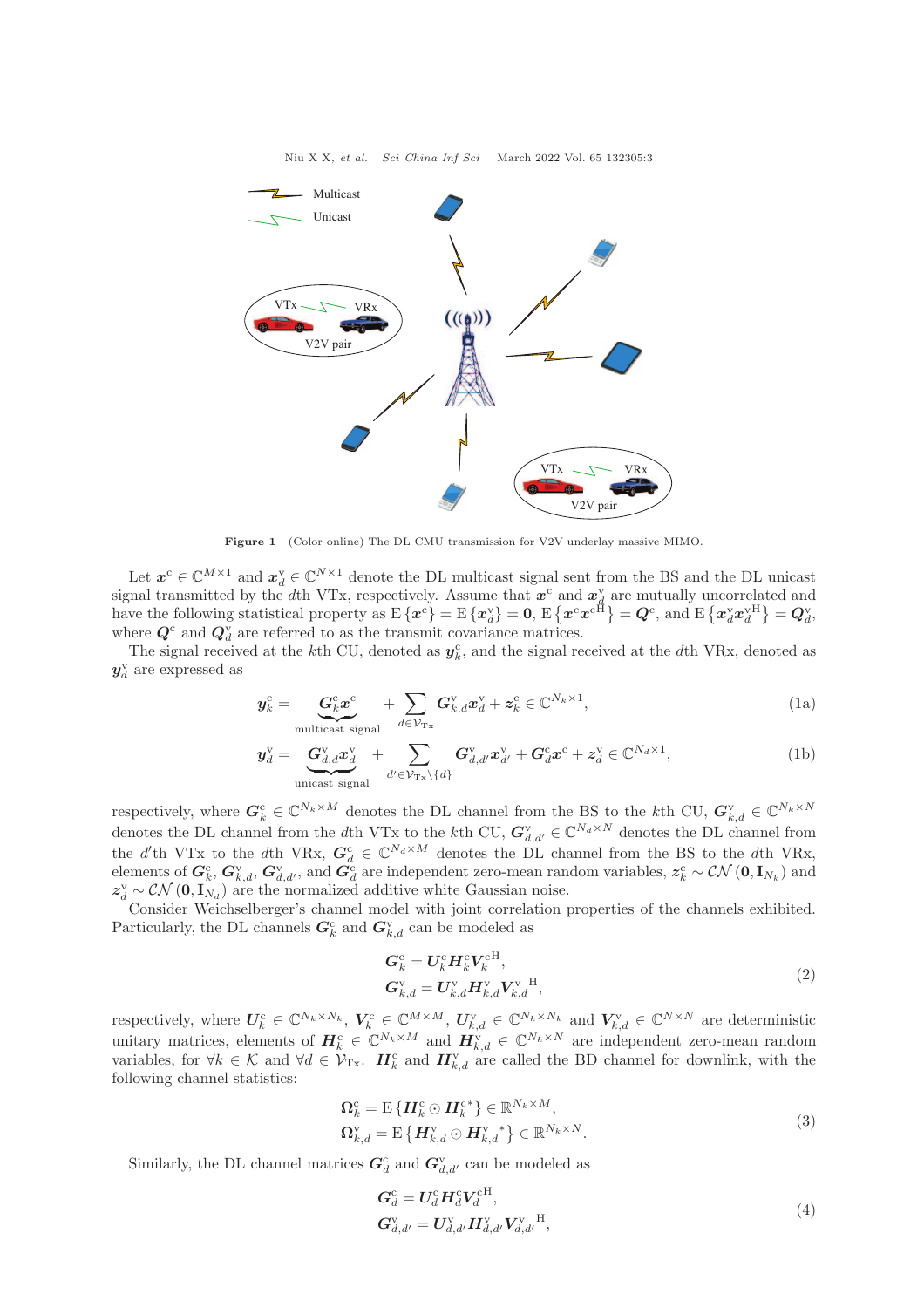respectively, where  $U_d^c \in \mathbb{C}^{N_d \times N_d}$ ,  $V_d^c \in \mathbb{C}^{M \times M}$ ,  $U_{d,d'}^{\mathbf{v}} \in \mathbb{C}^{N_d \times N_d}$  and  $V_{d,d'}^{\mathbf{v}} \in \mathbb{C}^{N \times N}$  are deterministic unitary matrices, elements of  $H_d^c \in \mathbb{C}^{N_d \times M}$  and  $H_{d,d'}^v \in \mathbb{C}^{N_d \times N}$  are independent zero-mean random variables, for  $\forall d \in \mathcal{V}_{Rx}$  and  $\forall d' \in \mathcal{V}_{Tx}$ .  $\mathbf{H}_d^c$  and  $\mathbf{H}_{d,d'}^{\mathbf{v}}$  are the DL beam domain channel, with the following channel statistics:

$$
\Omega_d^c = \mathcal{E}\left\{H_d^c \odot H_d^{c*}\right\} \in \mathbb{R}^{N_d \times M},
$$
\n
$$
\Omega_{d,d'}^{\vee} = \mathcal{E}\left\{H_{d,d'}^{\vee} \odot H_{d,d'}^{v*}\right\} \in \mathbb{R}^{N_d \times N}.
$$
\n(5)

Note that  $[\Omega_k^c]_{m,n}$ ,  $[\Omega_{k,d}^v]_{m,n}$ ,  $[\Omega_d^c]_{m,n}$  and  $[\Omega_{d,d'}^v]_{m,n}$  are the average power of the  $(m,n)$ th element in  $H_k^c$ ,  $H_{k,d}^v$ ,  $H_d^c$  and  $H_{d,d'}^v$ , respectively. Thus, we refer to  $\Omega_k^c$ ,  $\Omega_{k,d}^v$ ,  $\Omega_d^c$  and  $\Omega_{d,d'}^v$  as the BD channel power matrices (BDCPMs). In addition, the frequency has no influence on the BD channel statistics  $\Omega_k^c$ ,  $\Omega_{k,d}^{\vee}, \Omega_d^c$  and  $\Omega_{d,d'}^{\vee}$  over a wide frequency range, which can be utilized to obtain the channel statistics in practical wideband transmission.

When  $M$  and  $N$  are sufficiently large, the DL channel models in massive MIMO can be well approximated with high accuracy in many scenarios, given by

<span id="page-3-2"></span><span id="page-3-1"></span>
$$
G_k^{\rm c} \approx U_k^{\rm c} H_k^{\rm c} V^{\rm cH},\tag{6a}
$$

<span id="page-3-3"></span>
$$
G_{k,d}^{\mathbf{v}} \approx U_{k,d}^{\mathbf{v}} \mathbf{H}_{k,d}^{\mathbf{v}} \mathbf{V}_d^{\mathbf{v}^{\mathbf{H}}},\tag{6b}
$$

and

$$
G_d^{\rm c} \approx U_d^{\rm c} H_d^{\rm c} V^{\rm cH},\tag{7a}
$$

<span id="page-3-4"></span>
$$
G_{d,d'}^{\mathbf{v}} \approx U_{d,d'}^{\mathbf{v}} H_{d,d'}^{\mathbf{v}} V_{d'}^{\mathbf{v} \mathbf{H}},\tag{7b}
$$

where the eigenvector matrices  $V_k^c$  and  $V_d^c$  both tend to be equal to  $V^c$ ,  $V_{k,d'}^v$  and  $V_{d,d'}^v$  both tend to be equal to  $V_{d'}^{\text{v}}$ , for  $\forall k \in \mathcal{K}$ ,  $\forall d \in \mathcal{V}_{\text{Rx}}$ , and  $\forall d' \in \mathcal{V}_{\text{Tx}}$ . The massive MIMO channel models in [\(6a\)](#page-3-1), [\(6b\)](#page-3-2), [\(7a\)](#page-3-3) and [\(7b\)](#page-3-4) will be adopted in the following part of this work.

#### <span id="page-3-0"></span>3 Coordinated multicast and unicast transmission design

We assume that only statistical CSIs, i.e., the BDCPMs of all the CUs and VRxs, are known at the BS and the VTxs, and each user knows its instantaneous CSI. In multicast signal decoding, we treat the aggregate interference-plus-noise  $\sum_{d=0}^{D-1} G_{k,d}^{\rm v} x_d^{\rm v} + z_k^{\rm c}$  for the kth CU as the worst-case Gaussian noise, and the corresponding covariance is given by

$$
\boldsymbol{A}_{k}^{\mathrm{c}} = \mathbf{I}_{N_{k}} + \sum_{d \in \mathcal{V}_{\mathrm{Tx}}} \mathrm{E} \left\{ \boldsymbol{G}_{k,d}^{\mathrm{v}} \boldsymbol{Q}_{d}^{\mathrm{v}} \boldsymbol{G}_{k,d}^{\mathrm{v}} \right\} \in \mathbb{C}^{N_{k} \times N_{k}}.
$$
\n
$$
(8)
$$

Similarly,  $\sum_{d\neq d'} G^{\rm v}_{d,d'}x^{\rm v}_{d'} + G^{\rm c}_dx^c + z^{\rm v}_d$  is also regarded as the worst-case Gaussian noise in unicast signal decoding for the dth VRx with covariance shown as

$$
\mathbf{A}_d^{\mathrm{v}} = \mathbf{I}_{N_d} + \sum_{d' \in \mathcal{V}_{\mathrm{Tx}} \backslash \{d\}} \mathrm{E} \left\{ \mathbf{G}_{d,d'}^{\mathrm{v}} \mathbf{Q}_{d'}^{\mathrm{v}} \mathbf{G}_{d,d'}^{\mathrm{v}}^{\mathrm{H}} \right\} + \mathrm{E} \left\{ \mathbf{G}_d^{\mathrm{c}} \mathbf{Q}^{\mathrm{c}} \mathbf{G}_d^{\mathrm{c}}^{\mathrm{H}} \right\} \in \mathbb{C}^{N_d \times N_d}.
$$
\n(9)

In multicast transmission for all the CUs, the multicast signal transmitted by the BS has to be decodable by all the CUs. Then, the achievable ergodic multicast rate for the cellular link can be defined as

<span id="page-3-5"></span>
$$
R^c = \min_{k \in \mathcal{K}} R_k^c,\tag{10}
$$

with the achievable ergodic multicast rate of the kth CU shown as

$$
R_k^{\rm c} = \mathbf{E} \left\{ \log \det \left( \mathbf{A}_k^{\rm c} + \mathbf{G}_k^{\rm c} \mathbf{Q}^{\rm c} \mathbf{G}_k^{\rm c}^{\rm H} \right) \right\} - \log \det(\mathbf{A}_k^{\rm c})
$$
  
\n
$$
\stackrel{\text{(a)}}{=} \mathbf{E} \left\{ \log \det \left( \bar{\mathbf{A}}_k^{\rm c} + \mathbf{H}_k^{\rm c} \mathbf{V}^{\rm c}^{\rm H} \mathbf{Q}^{\rm c} \mathbf{V}^{\rm c} \mathbf{H}_k^{\rm c}^{\rm H} \right) \right\} - \log \det(\bar{\mathbf{A}}_k^{\rm c}), \tag{11}
$$

where (a) follows from [\(6a\)](#page-3-1) and the definition of  $\bar{\mathbf{A}}_k^{\rm c}$  given by

$$
\bar{\boldsymbol{A}}_k^{\mathrm{c}} \triangleq \boldsymbol{U}_k^{\mathrm{c}\mathrm{H}} \boldsymbol{A}_k^{\mathrm{c}} \boldsymbol{U}_k^{\mathrm{c}}
$$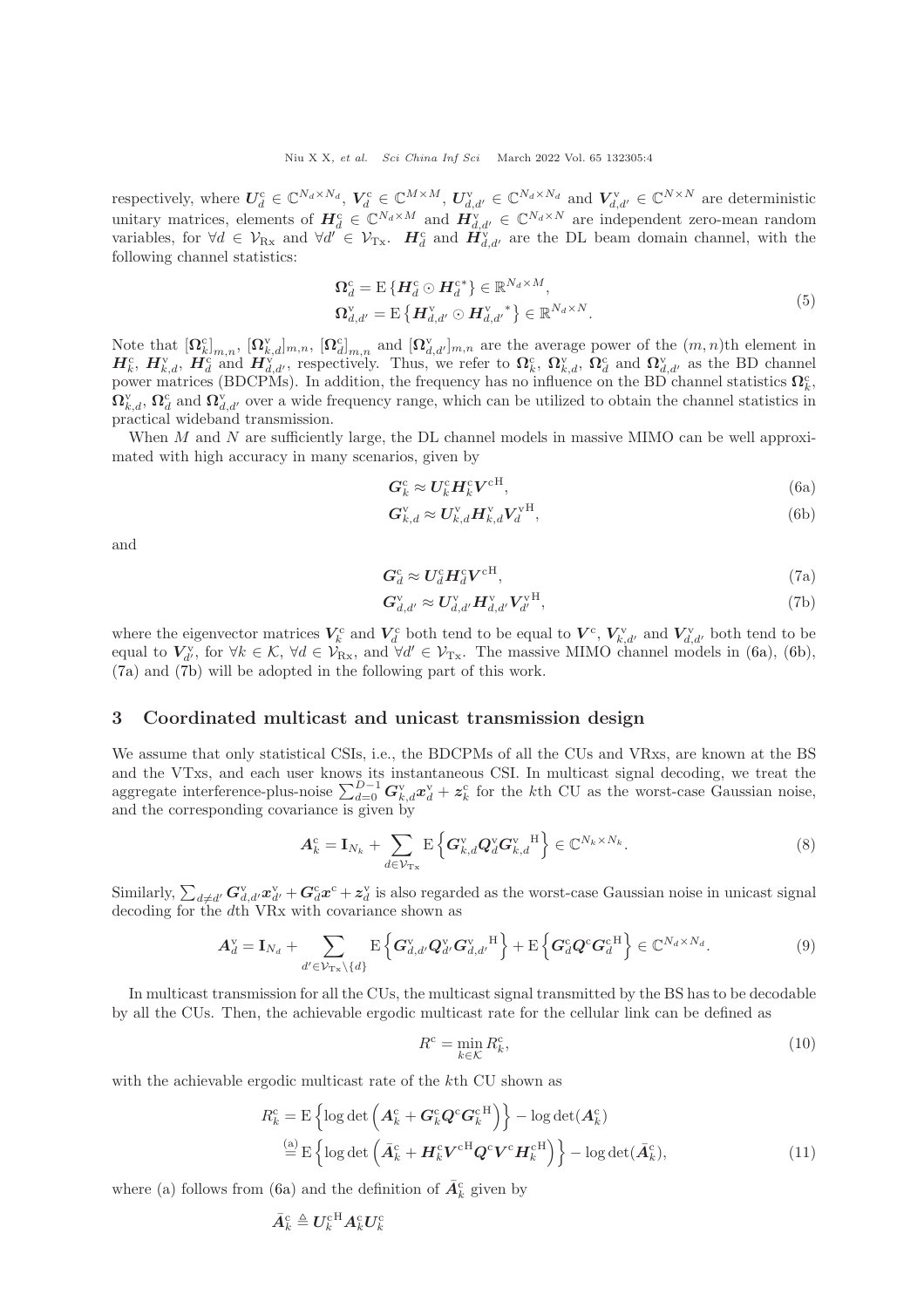Niu X X, et al. Sci China Inf Sci March 2022 Vol. 65 132305:5

<span id="page-4-5"></span>
$$
= \mathbf{I}_{N_k} + \sum_{d \in \mathcal{V}_{\mathrm{Tx}}} \underbrace{\mathrm{E} \left\{ \boldsymbol{H}_{k,d}^{\mathrm{v}} \boldsymbol{V}_d^{\mathrm{v}} \mathbf{H} \boldsymbol{Q}_d^{\mathrm{v}} \boldsymbol{V}_d^{\mathrm{v}} \boldsymbol{H}_{k,d}^{\mathrm{v}} \right\}}_{\triangleq \boldsymbol{B}_{k,d}^{\mathrm{v}} (\boldsymbol{V}_d^{\mathrm{v}} \mathbf{H} \boldsymbol{Q}_d^{\mathrm{v}} \boldsymbol{V}_d^{\mathrm{v}})} \in \mathbb{C}^{N_k \times N_k}.
$$
\n(12)

Note that the function value of  $B_{k,d}^{\rm v}(X) \triangleq E{H_{k,d}^{\rm v}XH_{k,d}^{\rm v}}^{\rm H}$  is a diagonal matrix with the *i*th diagonal element expressed as

<span id="page-4-7"></span><span id="page-4-3"></span>
$$
\left[\boldsymbol{B}_{k,d}^{\mathrm{v}}(\boldsymbol{X})\right]_{i,i} = \mathrm{tr}\left\{\boldsymbol{X}\mathrm{diag}\left\{\left(\left[\boldsymbol{\Omega}_{k,d}^{\mathrm{v}}\right]_{i,:}\right)^{\mathrm{T}}\right\}\right\}.
$$
\n(13)

In unicast transmission for the V2V links, the unicast signal transmitted by the dth VTx is decoded by the corresponding VRx in the same V2V communication pair. Via [\(7b\)](#page-3-4), we can obtain the achievable ergodic unicast rate for the dth VTx shown as

$$
R_d^{\text{v}} = \text{E}\left\{\log \det \left(\mathbf{A}_d^{\text{v}} + \mathbf{G}_{d,d}^{\text{v}} \mathbf{Q}_d^{\text{v}} \mathbf{G}_{d,d}^{\text{v}}^{\text{H}}\right)\right\} - \log \det(\mathbf{A}_d^{\text{v}})
$$
  
= 
$$
\text{E}\left\{\log \det \left(\bar{\mathbf{A}}_d^{\text{v}} + \mathbf{H}_{d,d}^{\text{v}} \mathbf{V}_d^{\text{v}} \mathbf{H} \mathbf{Q}_d^{\text{v}} \mathbf{V}_d^{\text{v}} \mathbf{H}_{d,d}^{\text{v}}^{\text{H}}\right)\right\} - \log \det(\bar{\mathbf{A}}_d^{\text{v}}),
$$
 (14)

where  $\bar{A}^{\text{v}}_d$  is defined as

$$
\bar{A}_{d}^{\text{v}} \triangleq U_{d,d}^{\text{v}}{}^{H} A_{d}^{\text{v}} U_{d,d}^{\text{v}} \n= I_{N_d} + \sum_{d' \in \mathcal{V}_{\text{Tx}}} \mathbb{E} \left\{ \boldsymbol{H}_{d,d'}^{\text{v}} V_{d'}^{\text{v}}{}^{H} \boldsymbol{Q}_{d'}^{\text{v}} V_{d'}^{\text{v}} \boldsymbol{H}_{d,d'}^{\text{v}}{}^{H} \right\} + \mathbb{E} \left\{ \boldsymbol{H}_{d}^{\text{c}} \boldsymbol{V}^{\text{c}}{}^{H} \boldsymbol{Q}^{\text{c}} \boldsymbol{V}^{\text{c}} \boldsymbol{H}_{d}^{\text{c}} \right\} \in \mathbb{C}^{N_d \times N_d}.
$$
\n(15)

Note that the function values of  $B_{d,d'}^{\rm v}(X)$  and  $B_d^{\rm c}(X)$  are both diagonal matrices with the *i*th diagonal element expressed as

<span id="page-4-6"></span>
$$
\left[\boldsymbol{B}_{d,d'}^{\mathrm{v}}(\boldsymbol{X})\right]_{i,i} = \mathrm{tr}\left\{\boldsymbol{X}\mathrm{diag}\left\{\left(\left[\boldsymbol{\Omega}_{d,d'}^{\mathrm{v}}\right]_{i,:}\right)^{\mathrm{T}}\right\}\right\},\tag{16}
$$

and

<span id="page-4-4"></span>
$$
\left[\boldsymbol{B}_d^{\mathrm{c}}(\boldsymbol{X})\right]_{i,i} = \mathrm{tr}\left\{\boldsymbol{X}\mathrm{diag}\left\{\left(\left[\boldsymbol{\Omega}_{d}^{\mathrm{c}}\right]_{i,:}\right)^{\mathrm{T}}\right\}\right\},\tag{17}
$$

respectively.

In the CMU transmission, the multicast rate for all the CUs and the unicast rate for all the V2V links are added with weight as the design objective to formulate the following rate optimization problem:

<span id="page-4-2"></span>
$$
\arg\max_{\mathbf{Q}^c, \mathbf{Q}_d^v, \forall d \in \mathcal{V}_{\text{Tx}}} \eta K R^c + (1 - \eta) \sum_{d \in \mathcal{V}_{\text{Tx}}} R_d^v,
$$
\n
$$
\text{s.t.} \begin{cases} \text{tr}\{\mathbf{Q}^c\} \leqslant P^c, \text{ tr}\{\mathbf{Q}_d^v\} \leqslant P_d^v, \forall d \in \mathcal{V}_{\text{Tx}},\\ \mathbf{Q}^c \succeq \mathbf{0}, \ \mathbf{Q}_d^v \succeq \mathbf{0}, \ \forall d \in \mathcal{V}_{\text{Tx}}, \end{cases} \tag{18}
$$

where  $\eta \in (0,1)$  is a weight factor,  $P^c$  and  $P_d^v$  are the power budgets of the BS and the dth VTx, respectively.

Let  $Q^c = \Phi^c \Lambda^c \Phi^{cH}$  and  $Q_d^v = \Phi_d^v \Lambda_d^v \Phi_d^{vH}$  denote the eigenvalue decomposition of  $Q^c$  and  $Q_d^v$ , respectively. Note that eigenvectors of  $Q^c$  and  $Q_d^v$ , i.e., the columns of  $\Phi^c$  and  $\Phi_d^v$ , represent the signal transmit directions at the BS and the dth VTx, respectively. The eigenvalues of  $Q^c$  and  $Q_d^v$ , i.e., the diagonal elements of  $\mathbf{\Lambda}^c$  and  $\mathbf{\Lambda}^{\mathbf{V}}_d$ , represent the transmit power allocated to the corresponding transmit direction. Then we discuss the optimization with respect to the eigenvectors and eigenvalues presented above.

Firstly, the following proposition gives the optimal values of the eigenvectors for  $Q^c$  and  $Q_d^{\rm v}$  ( $\forall d \in \mathcal{V}_{\rm Tx}$ ).

<span id="page-4-0"></span>**Proposition 1.** The optimal values of  $\Phi^c$  and  $\Phi_d^v$  equal the eigenvector matrices of the correlation matrices of the BS and the dth VTx, respectively, i.e.,  $\mathbf{\Phi}^{\text{c,opt}} = \mathbf{V}^{\text{c}}$ ,  $\mathbf{\Phi}_{d}^{\text{v,opt}} = \mathbf{V}_{d}^{\text{v}}$ , and the optimal transmit covariance matrices are shown as

<span id="page-4-1"></span>
$$
Q^{\text{c,opt}}_{d} = V^{\text{c}} \Lambda^{\text{c}} V^{\text{cH}},
$$
  
\n
$$
Q_d^{\text{v,opt}} = V_d^{\text{v}} \Lambda_d^{\text{v}} V_d^{\text{H}}.
$$
\n(19)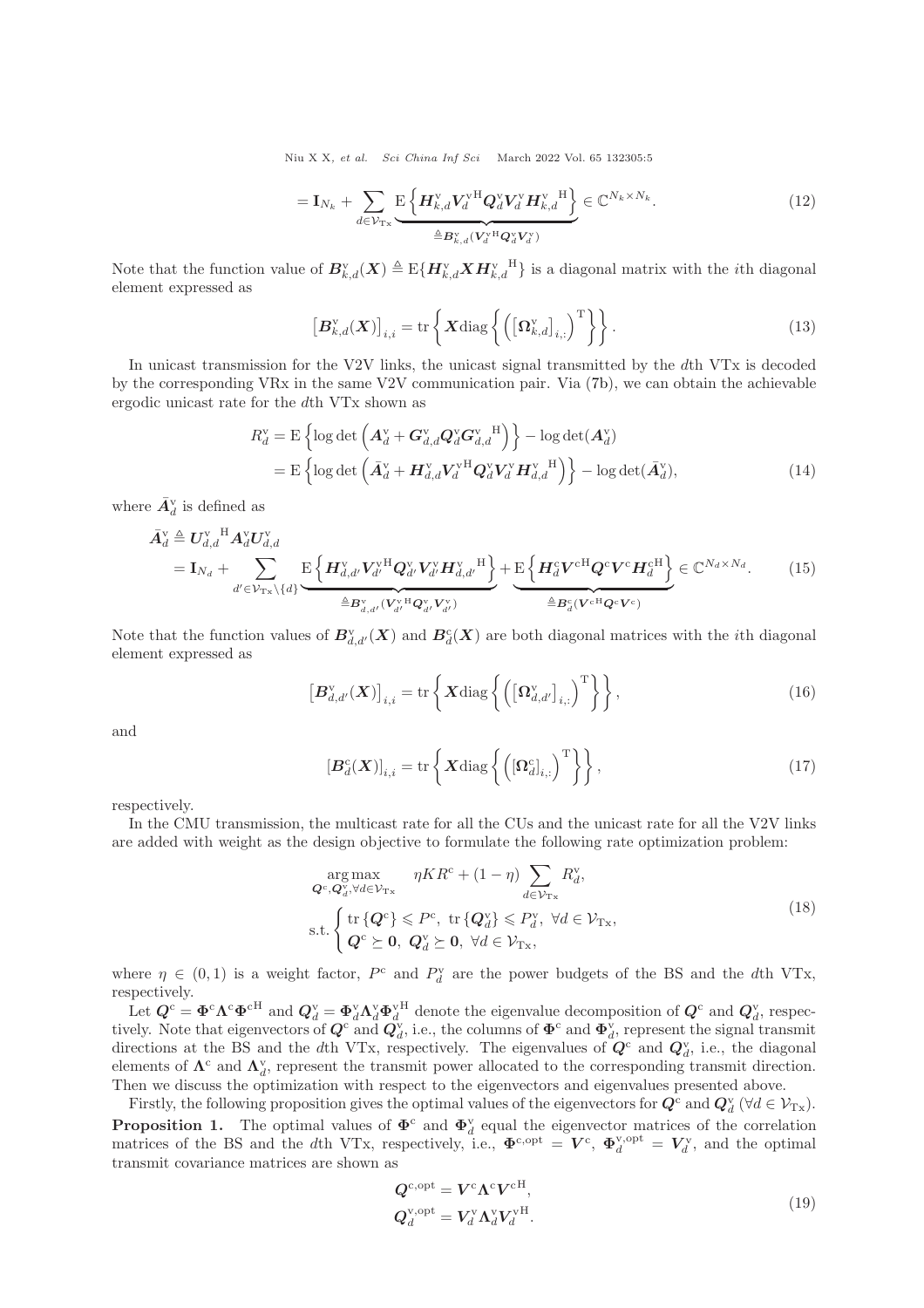Niu X X, et al. Sci China Inf Sci March 2022 Vol. 65 132305:6

Proof. See Appendix A.

Proposition [1](#page-4-0) indicates that the optimal multicast transmit direction should align with the eigenvectors of the BS correlation matrix, and each unicast transmit direction should align with the eigenvectors of the correlation matrix at the corresponding VTx. This implies that both the BS and VTxs should adopt the BD transmission to achieve the maximum of the weighted sum rate in CMU communication.

With the optimal eigenvectors given by Proposition [1,](#page-4-0) we further investigate the optimization of the eigenvalue matrices  $\mathbf{\Lambda}^c$  and  $\mathbf{\Lambda}^v_d$  ( $\forall d \in \mathcal{V}_{Tx}$ ). Define

$$
\mathcal{R}_{k,1}^{\text{c}}(\mathbf{\Lambda}) = \mathrm{E}\left\{ \log \det \left( \bar{\mathbf{A}}_k^{\text{c}}(\mathbf{\Lambda}) + \mathbf{H}_k^{\text{c}} \mathbf{\Lambda}^{\text{c}} \mathbf{H}_k^{\text{c}}^{\text{H}} \right) \right\},\tag{20a}
$$

$$
\mathcal{R}_{k,2}^{\text{c}}(\mathbf{\Lambda}) = \log \det(\bar{A}_k^{\text{c}}(\mathbf{\Lambda})),\tag{20b}
$$

$$
\mathcal{R}_{d,1}^{\mathrm{v}}(\mathbf{\Lambda}) = \mathrm{E}\left\{ \log \det \left( \bar{A}_d^{\mathrm{v}}(\mathbf{\Lambda}) + \mathbf{H}_{d,d}^{\mathrm{v}} \mathbf{\Lambda}_d^{\mathrm{v}} \mathbf{H}_{d,d}^{\mathrm{v}} \right) \right\},\tag{20c}
$$

$$
\mathcal{R}_{d,2}^{\mathbf{v}}(\mathbf{\Lambda}) = \log \det \left( \bar{\mathbf{A}}_d^{\mathbf{v}}(\mathbf{\Lambda}) \right),\tag{20d}
$$

where

$$
\Lambda \triangleq \left\{ \Lambda^{\rm c}, \Lambda^{\rm v}_1, \ldots, \Lambda^{\rm v}_D \right\},\tag{21}
$$

<span id="page-5-0"></span>
$$
\bar{A}_k^c(\Lambda) = \mathbf{I}_{N_k} + \sum_{d \in \mathcal{V}_{\mathrm{Tx}}} B_{k,d}^{\mathrm{v}}(\Lambda_d^{\mathrm{v}}),\tag{22}
$$

$$
\bar{A}_d^{\mathrm{v}}(\Lambda) = \mathbf{I}_{N_d} + \sum_{d' \in \mathcal{V}_{\mathrm{Tx}} \backslash \{d\}} B_{d,d'}^{\mathrm{v}}(\Lambda_{d'}^{\mathrm{v}}) + B_d^{\mathrm{c}}(\Lambda^{\mathrm{c}}). \tag{23}
$$

Then, with [\(19\)](#page-4-1) and the definitions above, the optimization problem [\(18\)](#page-4-2) can be simplified without loss of optimality as

$$
\left\{\Lambda_{(\ell+1)}, \xi_{(\ell+1)}\right\} = \underset{\mathbf{\Lambda}, \xi}{\arg \max} \ \eta K \xi + (1 - \eta) \sum_{d \in \mathcal{V}_{\mathrm{Tx}}} \left(\mathcal{R}_{d,1}^{\mathrm{v}}(\mathbf{\Lambda}) - \mathcal{R}_{d,2}^{\mathrm{v}}(\mathbf{\Lambda})\right),
$$
\n
$$
\text{s.t.} \begin{cases} \mathcal{R}_{k,1}^{\mathrm{c}}(\mathbf{\Lambda}) - \mathcal{R}_{k,2}^{\mathrm{c}}(\mathbf{\Lambda}) \geq \xi, \\ \text{tr}\left\{\Lambda^{\mathrm{c}}\right\} \leqslant P^{\mathrm{c}}, \ \text{tr}\left\{\Lambda_d^{\mathrm{v}}\right\} \leqslant P_d^{\mathrm{v}}, \ \forall d \in \mathcal{V}_{\mathrm{Tx}}, \\ \Lambda^{\mathrm{c}} \succeq \mathbf{0}, \ \Lambda_d^{\mathrm{v}} \succeq \mathbf{0}, \ \Lambda^{\mathrm{c}} \ \text{and} \ \Lambda_d^{\mathrm{v}} \ \text{diagonal}, \ \forall d \in \mathcal{V}_{\mathrm{Tx}}, \end{cases} \tag{24}
$$

where  $\xi$  is a lower bound of  $\mathcal{R}_{k,1}^c - \mathcal{R}_{k,2}^c$ .

Although the transformation of problem [\(18\)](#page-4-2) to problem [\(24\)](#page-5-0) simplifies the optimization, it is still difficult to solve [\(24\)](#page-5-0) due to the high complexity. It can be observed from (24) that  $\mathcal{R}_{d,1}^{\rm v}(\mathbf{\Lambda}) - \mathcal{R}_{d,2}^{\rm v}(\mathbf{\Lambda})$ and  $\mathcal{R}_{k,1}^c(\mathbf{\Lambda}) - \mathcal{R}_{k,2}^c(\mathbf{\Lambda})$  are both differences of concave functions, which can be handled via invoking a sequential approach called the CCCP. The key idea of the CCCP is converting the original objective function into a concave function by replacing  $\mathcal{R}_{d,2}^{\mathbf{v}}(\mathbf{\Lambda})$  and  $\mathcal{R}_{k,2}^{\mathbf{c}}(\mathbf{\Lambda})$  in [\(24\)](#page-5-0) with their first-order Taylor expansions in each iteration and then handling a series of optimization problems iteratively. For the *i*th iteration, the optimization problem is expressed as

<span id="page-5-1"></span>
$$
\left\{\Lambda^{(i+1)},\xi^{(i+1)}\right\} = \underset{\Lambda,\xi}{\arg\max} \left\{\eta K\xi + (1-\eta) \sum_{d\in\mathcal{V}_{\text{Tx}}}\left(\mathcal{R}_{d,1}^{\text{v}}(\Lambda) - \mathcal{R}_{d,2}^{\text{v}}\left(\Lambda^{(i)}\right)\right) - \sum_{d'\in\mathcal{V}_{\text{Tx}}\backslash\{d\}}\text{tr}\left\{\left(\frac{\partial\mathcal{R}_{d,2}^{\text{v}}(\Lambda^{(i)})}{\partial\Lambda_{d'}^{\text{v}}}\right)^{\text{T}}\left(\Lambda_{d'}^{\text{v}} - \Lambda_{d'}^{\text{v}}^{(i)}\right)\right\} - \text{tr}\left\{\left(\frac{\partial\mathcal{R}_{d,2}^{\text{v}}(\Lambda^{(i)})}{\partial\Lambda_{c}}\right)^{\text{T}}\left(\Lambda_{c}^{\text{c}} - \Lambda_{c}^{\text{c}(i)}\right)\right\}\right\},
$$
\n
$$
\text{s.t.}\left\{\mathcal{R}_{k,1}^{\text{c}}(\Lambda) - \mathcal{R}_{k,2}^{\text{c}}\left(\Lambda^{(i)}\right) - \sum_{d\in\mathcal{V}_{\text{Tx}}} \text{tr}\left\{\left(\frac{\partial\mathcal{R}_{k,2}^{\text{c}}(\Lambda^{(i)})}{\partial\Lambda_{d}^{\text{v}}}\right)^{\text{T}}\left(\Lambda_{d}^{\text{v}} - \Lambda_{d}^{\text{v}}^{(i)}\right)\right\} - \xi \geq 0,
$$
\n
$$
\text{s.t.}\left\{\text{tr}\left\{\Lambda_{c}^{\text{c}}\right\} \leqslant P^{\text{c}}_{\text{c}}, \text{ tr}\left\{\Lambda_{d}^{\text{v}}\right\} \leqslant P_{d}^{\text{v}}, \forall d\in\mathcal{V}_{\text{Tx}},\right.\right. (25)
$$
\n
$$
\Lambda_{c}^{\text{c}} \geqslant \mathbf{0}, \ \Lambda_{d}^{\text{v}} \geqslant \mathbf{0}, \ \Lambda_{c}^{\text{c}} \text{ and } \Lambda_{d}^{\text{v}} \text{ diagonal}, \ \forall d\in\mathcal{V}_{\text{Tx}},
$$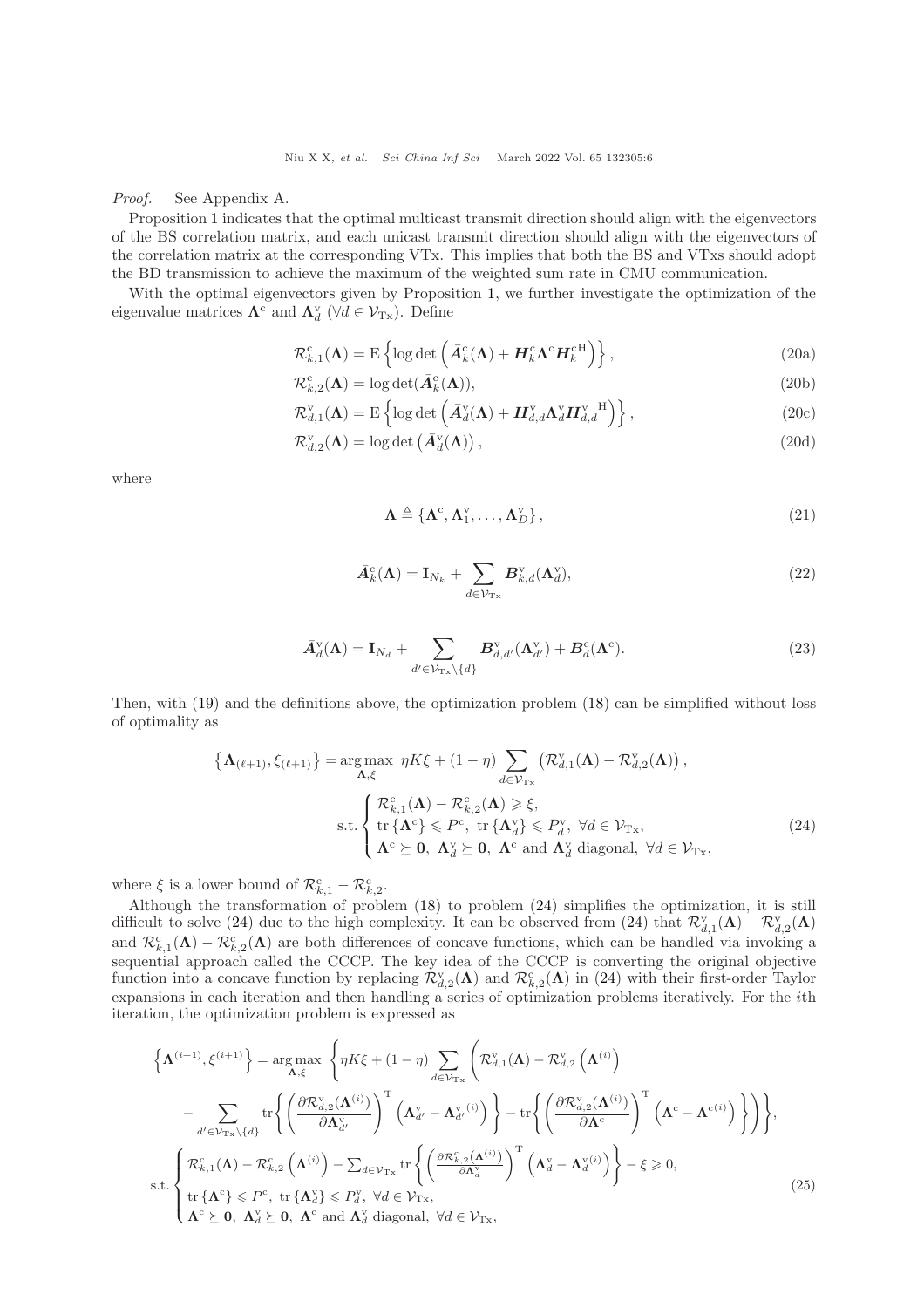where  $\Lambda^{(i+1)} \triangleq {\Lambda^{c(i+1)}, \Lambda^{v(i+1)}_1, \ldots, \Lambda^{v(i+1)}_D}$  and the gradients of  $\mathcal{R}^v_{d,2}(\Lambda)$  and  $\mathcal{R}^c_{k,2}(\Lambda)$  with respect to  $\Lambda^c$  or  $\Lambda^v_{d'}$  ( $\forall d' \in \mathcal{V}_{Tx}$ ) are all diagonal matrices with the *ath* diagonal element given by

$$
\begin{split}\n\left[\frac{\partial \mathcal{R}_{d,2}^{v}(\mathbf{\Lambda}^{(i)})}{\partial \mathbf{\Lambda}_{d'}^{v}}\right]_{a,a} &= \left[1 - \delta(d-d')\right] \sum_{n=1}^{N_d} \frac{\left[\mathbf{\Omega}_{d,d'}^{v}\right]_{n,a}}{1 + \sum_{j \in \mathcal{V}_{\text{Tx}} \backslash \{d\}} \sum_{n'=1}^{N} \left[\mathbf{\Omega}_{d,j}^{v}\right]_{n,n'} \left[\mathbf{\Lambda}_{j}^{v(i)}\right]_{n',n'} + \sum_{m=1}^{M} \left[\mathbf{\Omega}_{d,n,m}^{c}\left[\mathbf{\Lambda}_{c}^{c(i)}\right]_{m,m} \right]_{n',m'} \\
\left[\frac{\partial \mathcal{R}_{d,2}^{v}(\mathbf{\Lambda}^{(i)})}{\partial \mathbf{\Lambda}^{c}}\right]_{a,a} &= \sum_{n=1}^{N_d} \frac{\left[\mathbf{\Omega}_{d,n,m}^{v}\right]}{1 + \sum_{j \in \mathcal{V}_{\text{Tx}} \backslash \{d\}} \sum_{n'=1}^{N} \left[\mathbf{\Omega}_{d,j}^{v}\right]_{n,n'} \left[\mathbf{\Lambda}_{j}^{v(i)}\right]_{n',n'} + \sum_{m=1}^{M} \left[\mathbf{\Omega}_{d,n,m}^{c}\left[\mathbf{\Lambda}_{c}^{c(i)}\right]_{m,m} \right]_{n',m'} \\
\left[\frac{\partial \mathcal{R}_{k,2}^{c}(\mathbf{\Lambda}^{(i)})}{\partial \mathbf{\Lambda}_{d'}^{v}}\right]_{a,a} &= \sum_{n=1}^{N_k} \frac{\left[\mathbf{\Omega}_{k,d'}^{v}\right]_{n,a}}{1 + \sum_{j \in \mathcal{V}_{\text{Rx}} \sum_{n'=1}^{N} \left[\mathbf{\Omega}_{k,j}^{v}\right]_{n,n'} \left[\mathbf{\Lambda}_{j}^{v(i)}\right]_{n',n'}}.\n\end{split} \tag{26}
$$

According to [\[24](#page-10-4)[–26\]](#page-10-5), it is easy to show that the series of eigenvalue matrices  $\{\Lambda^{(i)}\}_{i=0}^{\infty}$  obtained via the power allocation method proposed above monotonically converge to a stable point. Thus, the optimal values of problem [\(24\)](#page-5-0) can be achieved by iteratively handling the equivalent optimization problems shown as  $(25)$ .

Note that the expectation results for calculating  $\mathcal{R}_{k,1}^c(\Lambda)$  and  $\mathcal{R}_{d,1}^v(\Lambda)$  can be obtained through the Monte-Carlo method, whereas the computation complexity in each iteration can be pretty high. Based on the large-dimensional random matrix theory, we replace  $\mathcal{R}^{\mathfrak{c}}_{k,1}(\mathbf{\Lambda})$  and  $\mathcal{R}^{\mathsf{v}}_{d,1}(\mathbf{\Lambda})$  with their DEs in each iteration to achieve lower complexity. Let  $\bar{\mathcal{R}}_{k,1}^c(\mathbf{\Lambda})$  denote the DE of  $\mathcal{R}_{k,1}^c(\mathbf{\Lambda})$ , which is given by

$$
\bar{\mathcal{R}}_{k,1}^{\text{c}}(\mathbf{\Lambda}) = \log \det \left( \mathbf{I}_M + \mathbf{\Xi}_k^{\text{c}} \mathbf{\Lambda}^{\text{c}} \right) + \log \det \left( \tilde{\mathbf{\Xi}}_k^{\text{c}} + \bar{A}_k^{\text{c}}(\mathbf{\Lambda}) \right) - \text{tr} \left\{ \mathbf{I}_{N_k} - \left( \tilde{\mathbf{\Theta}}_k^{\text{c}} \right)^{-1} \right\},\tag{27}
$$

where  $\Xi_k^c$ ,  $\tilde{\Xi}_k^c$ , and  $\tilde{\Theta}_k^c$  can be obtained by

<span id="page-6-0"></span>
$$
\Xi_k^c = C_k^c \left( \left( \tilde{\Theta}_k^c \bar{A}_k^c(\Lambda) \right)^{-1} \right) \in \mathbb{C}^{M \times M}, \tag{28a}
$$

$$
\tilde{\Xi}_{k}^{c} = D_{k}^{c} \left( (\mathbf{I}_{M} + \boldsymbol{\Lambda}^{c} \boldsymbol{\Xi}_{k}^{c})^{-1} \boldsymbol{\Lambda}^{c} \right) \in \mathbb{C}^{N_{k} \times N_{k}},
$$
\n(28b)

$$
\tilde{\Theta}_k^c = \mathbf{I}_{N_k} + \tilde{\Xi}_k^c (\bar{A}_k^c(\Lambda))^{-1} \in \mathbb{C}^{N_k \times N_k},\tag{28c}
$$

with  $C_k^c(X) \triangleq E\{H_k^{cH} X H_k^c\} \in \mathbb{C}^{M \times M}$  and  $D_k^c(X) \triangleq E\{H_k^c X H_k^{cH}\} \in \mathbb{C}^{N_k \times N_k}$ . Note that  $C_k^c(X)$  and  $D_k^{\text{c}}(X)$  are both diagonal matrix-valued functions and the *i*th diagonal element of them can be calculated as

<span id="page-6-1"></span>
$$
\left[\boldsymbol{C}_{k}^{c}(\boldsymbol{X})\right]_{i,i} = \text{tr}\left\{\boldsymbol{X}\text{diag}\left\{ \left[\boldsymbol{\Omega}_{k}^{c}\right]_{:,i} \right\} \right\},\tag{29}
$$

and

$$
\left[\mathbf{D}_{k}^{\mathrm{c}}(\mathbf{X})\right]_{i,i} = \mathrm{tr}\left\{\mathbf{X}\mathrm{diag}\left\{\left([\mathbf{\Omega}_{k}^{\mathrm{c}}]_{i,:}\right)^{\mathrm{T}}\right\}\right\},\tag{30}
$$

respectively. Similarly, let  $\bar{\mathcal{R}}_{d,1}^{\rm v}(\mathbf{\Lambda})$  denote the DE of  $\mathcal{R}_{d,1}^{\rm v}(\mathbf{\Lambda})$  expressed as

$$
\bar{\mathcal{R}}_{d,1}^{\mathbf{v}}(\boldsymbol{\Lambda}) = \log \det \left( \mathbf{I}_N + \boldsymbol{\Xi}_d^{\mathbf{v}} \boldsymbol{\Lambda}_d^{\mathbf{v}} \right) + \log \det \left( \tilde{\boldsymbol{\Xi}}_d^{\mathbf{v}} + \bar{\boldsymbol{A}}_d^{\mathbf{v}}(\boldsymbol{\Lambda}) \right) - \operatorname{tr} \left\{ \mathbf{I}_{N_d} - \left( \tilde{\boldsymbol{\Theta}}_d^{\mathbf{v}} \right)^{-1} \right\},\tag{31}
$$

where  $\Xi_d^v$ ,  $\tilde{\Xi}_d^v$ , and  $\tilde{\Theta}_d^v$  can be obtained by

$$
\Xi_d^{\mathbf{v}} = C_d^{\mathbf{v}} \left( \left( \tilde{\Theta}_d^{\mathbf{v}} \bar{A}_d^{\mathbf{v}}(\Lambda) \right)^{-1} \right) \in \mathbb{C}^{N \times N},\tag{32a}
$$

$$
\tilde{\Xi}_d^{\rm v} = D_d^{\rm v} \left( \left( \mathbf{I}_N + \mathbf{\Lambda}_d^{\rm v} \Xi_d^{\rm v} \right)^{-1} \mathbf{\Lambda}_d^{\rm v} \right) \in \mathbb{C}^{N_d \times N_d},\tag{32b}
$$

$$
\tilde{\Theta}_d^{\mathbf{v}} = \mathbf{I}_{N_d} + \tilde{\Xi}_d^{\mathbf{v}} (\bar{A}_d^{\mathbf{v}}(\Lambda))^{-1} \in \mathbb{C}^{N_d \times N_d},\tag{32c}
$$

with  $C_d^{\scriptscriptstyle\rm V}(\bm X)\triangleq\mathrm{E}\{\bm H_{d,d}^{\scriptscriptstyle\rm V}\}^{\rm H}\bm X\bm H_{d,d}^{\scriptscriptstyle\rm V}\}\in\mathbb{C}^{N\times N}$  and  $\bm D_d^{\scriptscriptstyle\rm V}(\bm X)\triangleq\mathrm{E}\{\bm H_{d,d}^{\scriptscriptstyle\rm V}\bm X\bm H_{d,d}^{\scriptscriptstyle\rm V}\}$   $\in\mathbb{C}^{N_d\times N_d}$ . Note that  $C_d^{\scriptscriptstyle\rm V}(\bm X)$ and  $D_d^{\mathsf{v}}(X)$  are also diagonal matrix-valued functions with the *i*th diagonal element given by

$$
\left[\boldsymbol{C}_{d}^{\mathrm{v}}(\boldsymbol{X})\right]_{i,i} = \mathrm{tr}\left\{\boldsymbol{X}\mathrm{diag}\left\{\left[\boldsymbol{\Omega}_{d,d}^{\mathrm{v}}\right]_{:,i}\right\}\right\},\tag{33}
$$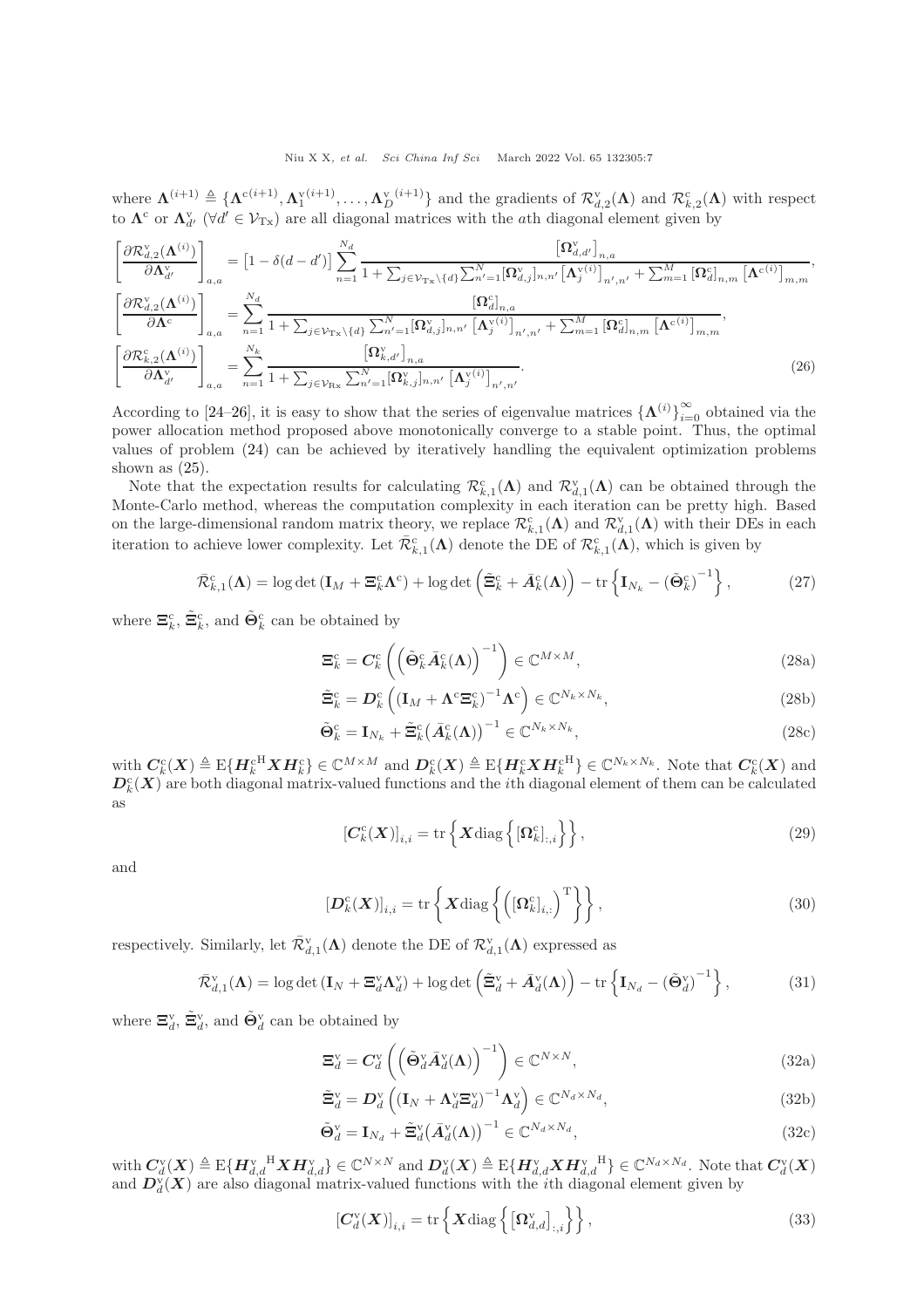<span id="page-7-4"></span>

| Parameter                          | Value                                                      |  |
|------------------------------------|------------------------------------------------------------|--|
| Channel model                      | 3GPP SCM                                                   |  |
| Scenario                           | Suburban macro                                             |  |
| Array topology                     | Uniform linear array with elements half-wavelength spacing |  |
| Pathloss                           | Uniform distribution in $[0.5, 1]$                         |  |
| Number of CUs                      | $K=4$                                                      |  |
| Number of V2V communication pairs  | $D=4$                                                      |  |
| Number of CU antennas              | $N_k = 4 \; (\forall k \in \mathcal{K})$                   |  |
| Number of VR <sub>x</sub> antennas | $N_d = 4 \; (\forall d \in \mathcal{V}_{\text{Rx}})$       |  |
| Power budget                       | $P^{c} = P_{d}^{v} = P$                                    |  |
|                                    |                                                            |  |

Table 1 Simulation parameters

and

<span id="page-7-1"></span>
$$
\left[\boldsymbol{D}_d^{\mathrm{v}}(\boldsymbol{X})\right]_{i,i} = \mathrm{tr}\left\{\boldsymbol{X}\mathrm{diag}\left\{\left(\left[\boldsymbol{\Omega}_{d,d}^{\mathrm{v}}\right]_{i,:}\right)^{\mathrm{T}}\right\}\right\},\tag{34}
$$

respectively.

Then, with [\(27\)](#page-6-0) and [\(31\)](#page-6-1), the optimization problem [\(25\)](#page-5-1) can be converted to the following expression:

$$
\left\{\mathbf{\Lambda}^{(i+1)}, \xi^{(i+1)}\right\} = \underset{\mathbf{\Lambda}, \xi}{\arg \max} \left\{\eta K \xi + (1 - \eta) \sum_{d \in \mathcal{V}_{\mathrm{Tx}}} \left(\bar{\mathcal{R}}_{d,1}^{v}(\mathbf{\Lambda}) - \mathcal{R}_{d,2}^{v}\left(\mathbf{\Lambda}^{(i)}\right)\right) - \sum_{d' \in \mathcal{V}_{\mathrm{Tx}}} \left\{\left(\frac{\partial \mathcal{R}_{d,2}^{v}(\mathbf{\Lambda}^{(i)})}{\partial \mathbf{\Lambda}_{d'}^{v}}\right)^{\mathrm{T}} \left(\mathbf{\Lambda}_{d'}^{v} - \mathbf{\Lambda}_{d'}^{v}(i)\right)\right\} - \mathrm{tr}\left\{\left(\frac{\partial \mathcal{R}_{d,2}^{v}(\mathbf{\Lambda}^{(i)})}{\partial \mathbf{\Lambda}^{c}}\right)^{\mathrm{T}} \left(\mathbf{\Lambda}^{c} - \mathbf{\Lambda}^{c}(i)\right)\right\}\right\},
$$
\n
$$
\text{s.t.} \left\{\overbrace{\bar{\mathcal{R}}_{k,1}^{\mathrm{c}}(\mathbf{\Lambda}) - \mathcal{R}_{k,2}^{\mathrm{c}}\left(\mathbf{\Lambda}^{(i)}\right) - \sum_{d \in \mathcal{V}_{\mathrm{Tx}}} \mathrm{tr}\left\{\left(\frac{\partial \mathcal{R}_{k,2}^{c}(\mathbf{\Lambda}^{(i)})}{\partial \mathbf{\Lambda}_{d}^{v}}\right)^{\mathrm{T}} \left(\mathbf{\Lambda}_{d}^{v} - \mathbf{\Lambda}_{d'}^{v}(i)\right)\right\} - \xi \geq 0,
$$
\n
$$
\text{s.t.} \left\{\mathbf{r} \{\mathbf{\Lambda}^{c}\} \leqslant P^{c}, \text{ tr}\{\mathbf{\Lambda}_{d}^{v}\} \leqslant P^{v}_{d}, \forall d \in \mathcal{V}_{\mathrm{Tx}},
$$
\n
$$
\mathbf{\Lambda}^{c} \succeq \mathbf{0}, \mathbf{\Lambda}_{d}^{v} \succeq \mathbf{0}, \mathbf{\Lambda}^{c} \text{ and } \mathbf{\Lambda}_{d}^{v} \text{ diagonal}, \forall d \in \mathcal{V}_{\mathrm{Tx}}.
$$
\n
$$
(35)
$$

Note that both  $\bar{\mathcal{R}}_{k,1}^c(\mathbf{\Lambda})$  and  $\bar{\mathcal{R}}_{d,1}^v(\mathbf{\Lambda})$  are concave functions of  $\mathbf{\Lambda}$  and pretty tight for  $\mathcal{R}_{k,1}^c(\mathbf{\Lambda})$  and  $\mathcal{R}_{d,1}^{\text{v}}(\mathbf{\Lambda})$  respectively in massive MIMO transmission. Thus, classic optimization tools can still be utilized to handle problem [\(35\)](#page-7-1) efficiently. Specifically, we propose a BD power allocation (BDPA) algorithm for CMU transmission in V2V underlay massive MIMO, as presented in Algorithm [1.](#page-7-2)

<span id="page-7-2"></span>Algorithm 1 BDPA algorithm for CMU transmission in V2V underlay massive MIMO

**Require:** The BD channel statistics  $\Omega_u^c$  and  $\Omega_{u,d}^v$  ( $\forall u \in \mathcal{K} \cup \mathcal{V}_{Rx}$ ,  $d \in \mathcal{V}_{Tx}$ ), power allocation initialization  $\Lambda^{(0)}$ , the preset threshole  $\gamma.$ 

Ensure: BD power allocation pattern  $\Lambda$ .

<span id="page-7-3"></span>1: Initialization:  $\overline{\mathcal{R}} = 0$ ,  $i = 0$ ;

2: Calculate

 $\bar{\mathcal{R}}^{(i)} \triangleq \eta K \left( \min_{k} \left\{ \bar{\mathcal{R}}_{k,1}^{\text{c}} \left( \boldsymbol{\Lambda}^{(i)} \right) - \mathcal{R}_{k,2}^{\text{c}} \left( \boldsymbol{\Lambda}^{(i)} \right) \right\} \right) + (1-\eta) \sum_{d \in \mathcal{V}_{\text{Tx}}} \left( \bar{\mathcal{R}}_{d,1}^{\text{v}}(\boldsymbol{\Lambda}^{(i)}) - \mathcal{R}_{d,2}^{\text{v}}(\boldsymbol{\Lambda}^{(i)}) \right)$  $(36)$ 3: while  $|\bar{\mathcal{R}}^{(i)} - \bar{\mathcal{R}}^{(i-1)}| \ge \gamma$  do 4: Let  $i = i + 1$ ; 5: Handle [\(35\)](#page-7-1) to obtain  $\Lambda^{(i)}$ ;<br>6: Calculate  $\bar{\mathcal{R}}^{(i)}$  via [\(2\)](#page-7-3); 7: end while 8: Return  $\mathbf{\Lambda} = \mathbf{\Lambda}^{(i)}$ ;

## <span id="page-7-0"></span>4 Simulation results

Simulation results are shown in this section to analyze the performance of our proposed CMU transmission for V2V underlay massive MIMO with statistical CSI at the BS and all the VTxs. We assume that the CUs and V2V communication pairs are uniformly distributed in the cell, and the main simulation parameters and their values are listed in Table [1.](#page-7-4)

Firstly, we evaluate the convergence properties of the proposed BDPA algorithm for the CMU precoding design in V2V underlay massive MIMO transmission. The number of antennas equipped at the BS and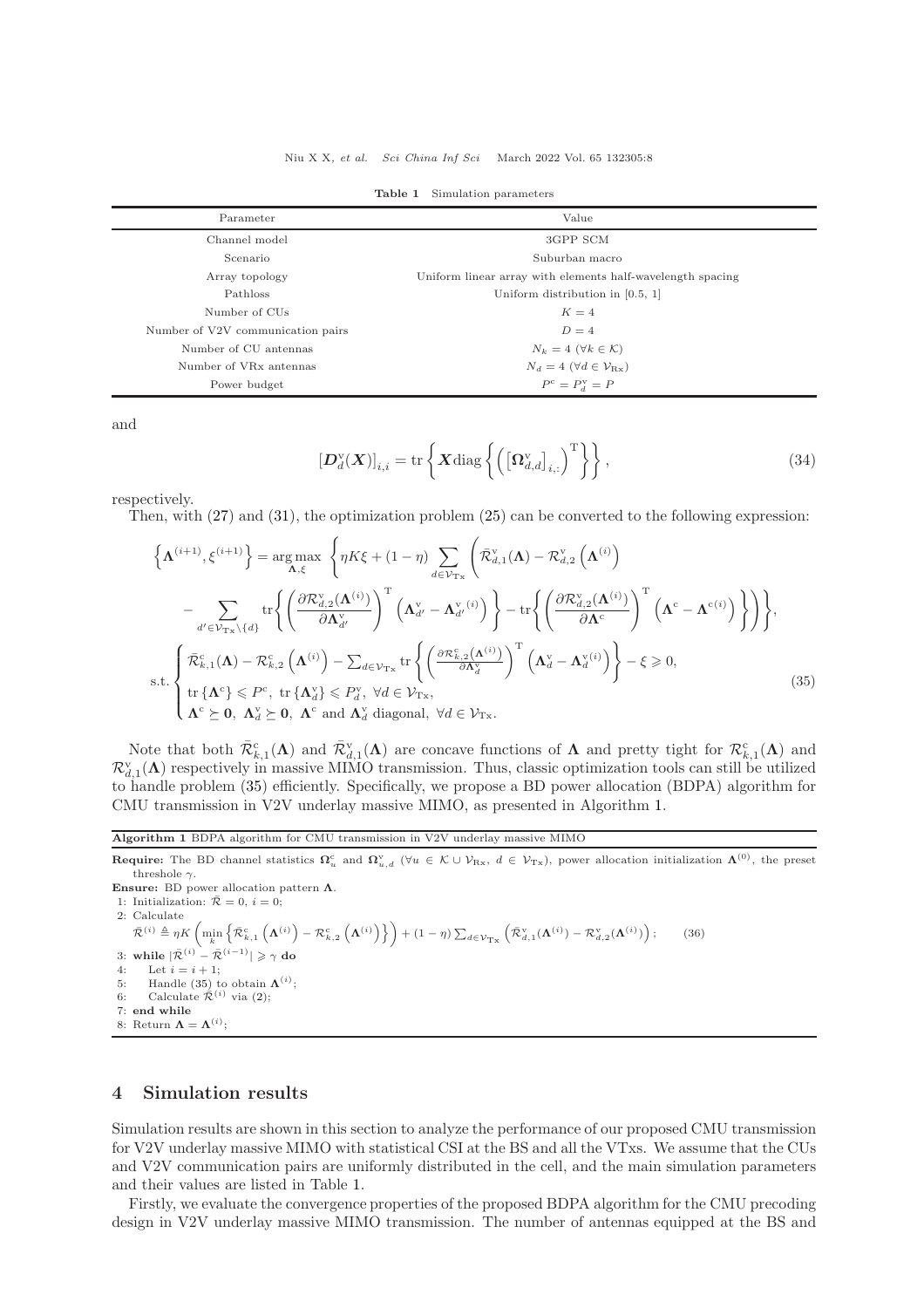<span id="page-8-0"></span>



Figure 2 (Color online) The convergence properties of the proposed BDPA algorithm for CMU transmission in V2V underlay massive MIMO under different power budgets P (dB). Results are shown versus the number of iterations.

Figure 3 (Color online) The comparison of the weighted sum rate properties with different number of BS antennas and VRx antennas. Results are shown versus the power budget P (dB).

the VTxs is  $M = 128$  and  $N = 64$ , respectively. The weight factor  $\eta$  equals 0.5. It can be observed from Figure [2](#page-8-0) that the proposed BDPA algorithm has quite good convergence performance with only several iterations for all the given values of power budgets. Moreover, the convergence speed is slower in the high power budget regime than that in the low power budget regime, which implies that more performance gains might be provided via the proposed BD power allocation approach with higher power budgets.

Then the weighted sum rates of the proposed CMU approach under different numbers of BS antennas and VTx antennas are compared in Figure [3.](#page-8-0) The number of BS antennas M and the number of VTx antennas N are shown in the legend, and the acronym 'MC' means 'Monte-Carlo'. The weighted factor  $\eta$  is set as  $\eta = 0.5$ . Figure [3](#page-8-0) shows that the weighted sum rate for the CMU transmission is higher when more antennas are equipped at the BS and the VTxs. Besides, results obtained by the DE approach are close to those obtained via the Monte-Carlo approach, especially when the number of antennas at the BS and the VTxs increases. This is because when  $M$  and  $N$  are sufficiently large, the accuracy of the channel approximations and the DEs of the objective functions can be well guaranteed, leading to the performance enhancement of the proposed approach.

Figure [4](#page-9-17) shows the achievable ergodic multicast-unicast rate region of the proposed CMU transmission for V2V underlay massive MIMO under different weight factors  $\eta$  with  $M = 128$ ,  $N = 64$ , and the power budget being 5 and 15 dB. Note that in the overlay scheme, only interference between CUs needs to be considered when we calculate the multicast rate for the CUs, and only interference between V2V users needs to be considered when we calculate the unicast rate for the V2V users, i.e., the interference between the cellular and V2V links is eliminated. It can be observed from Figure [4](#page-9-17) that significant performance gains can be achieved via the proposed transmission with underlay scheme compared with the transmission with overlay scheme in massive MIMO. This is because the spectrum resource sharing between the cellular and V2V links in the underlay scheme can improve the spectrum efficiency remarkably.

Last, we compare the properties of the proposed CMU transmission with the NCMU transmission in V2V underlay massive MIMO. Note that different from the optimization problem [\(18\)](#page-4-2) for the CMU approach, the multicast rate for the CUs and the unicast rate for the V2V users are optimized separately for the NCMU approach. Figure [5](#page-9-17) shows the achievable ergodic weighted sum rate performance with  $M = 128$  and  $N = 64$ . It can be seen from Figure [5](#page-9-17) that the proposed CMU approach outperforms the NCMU approach for V2V underlay massive MIMO with all the weight factors, especially at the high power budget regime. Besides, we can observe that larger performance gains for the CMU approach versus the NCMU approach can be obtained with higher weight factors. This is because the CUs have better rate performance in current simulation settings and the advantage becomes more obvious in the calculation of the weighted sum rate with higher weight factors. Particularly, the proposed CMU method can provide about 19%, 29%, and 52% performance gains in terms of the weighted sum rate over the NCMU method for a 5 dB power budget with  $\eta$  set as 0.3, 0.5 and 0.7, respectively.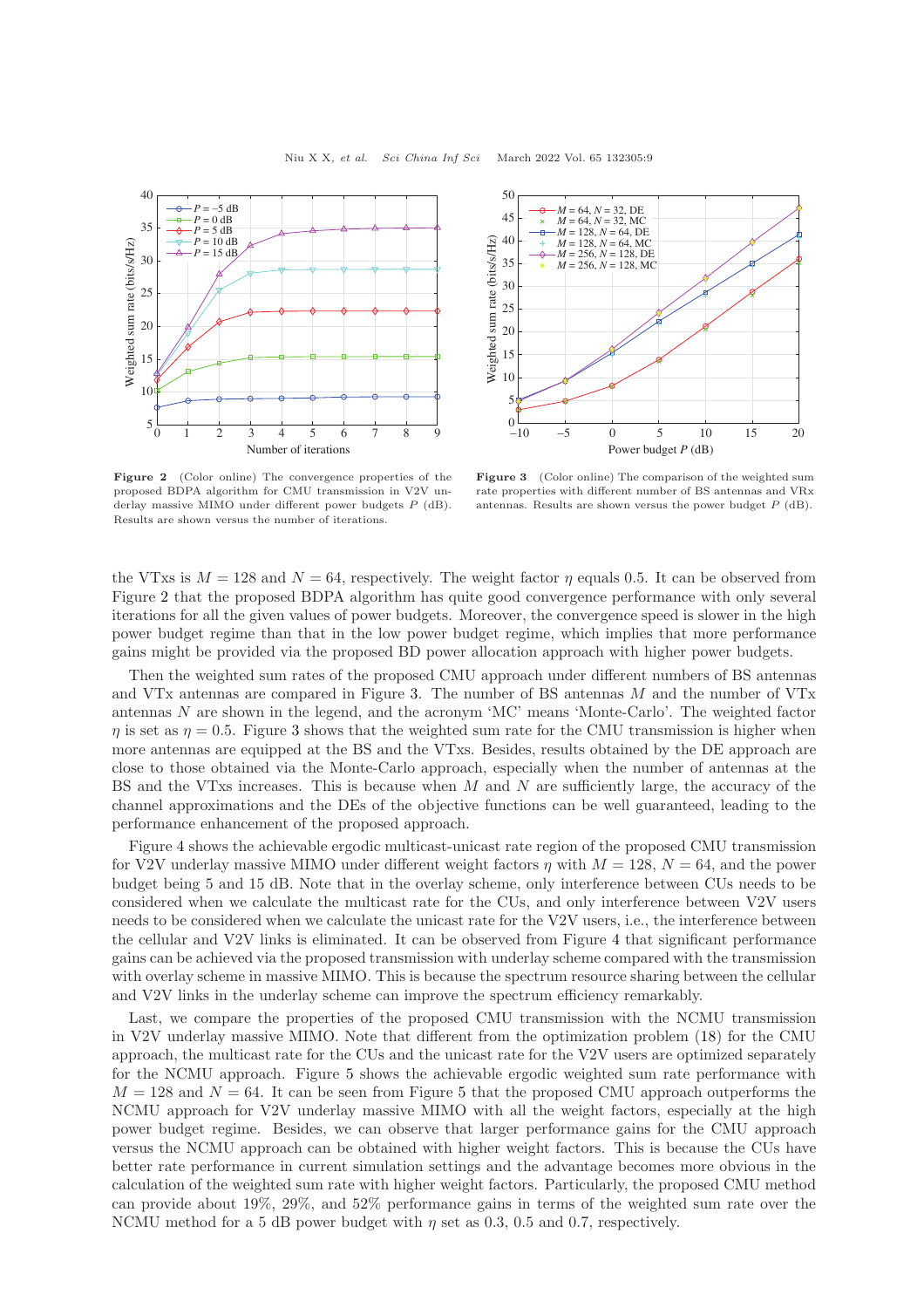<span id="page-9-17"></span>



Figure 4 (Color online) The comparison between the multicast-unicast rate region of the proposed CMU approach with underlay scheme and the approach with overlay scheme.

Figure 5 (Color online) The comparison of the weighted sum rate properties between the proposed CMU approach and the NCMU approach.

### <span id="page-9-16"></span>5 Conclusion

In this paper, the CMU transmission design was investigated for V2V underlay massive MIMO with only statistical CSI known by the BS and the VTxs. We adopted a weighted summation of the multicast rate for all the CUs and the unicast rate for all the V2V links as the objective function to formulate the rate maximization problem. Via showing the closed-form eigenvectors of the optimal multicast and unicast transmit covariance matrices, the original optimal problem was converted to a simpler BD power allocation problem. Then based on the CCCP and the DEs, we proposed an iterative BD power allocation algorithm. Simulation results showed the guaranteed convergence of the proposed algorithm and the significant performance gains of the proposed CMU precoding approach over the NCMU approach.

#### <span id="page-9-0"></span>References

- 1 Zhang R, Li Y Z, Wang C-X, et al. Energy efficient power allocation for underlaying mobile D2D communications with peak/average interference constraints. [Sci China Inf Sci,](https://doi.org/10.1007/s11432-017-9373-7) 2018, 61: 089301
- <span id="page-9-6"></span>2 Jiang H, Zhang Z, Dang J, et al. A novel 3-D massive MIMO channel model for vehicle-to-vehicle communication environments. [IEEE Trans Commun,](https://doi.org/10.1109/TCOMM.2017.2751555) 2018, 66: 79–90
- <span id="page-9-1"></span>3 Ma N, Chen J, Zhang P, et al. Novel 3-D irregular-shaped model for massive MIMO V2V channels in street scattering environments. [IEEE Wireless Commun Lett,](https://doi.org/10.1109/LWC.2020.2993237) 2020, 9: 1437–1441
- <span id="page-9-2"></span>4 Molina-Masegosa R, Gozalvez J. LTE-V for sidelink 5G V2X vehicular communications: a new 5G technology for short-range vehicle-to-everything communications. [IEEE Veh Technol Mag,](https://doi.org/10.1109/MVT.2017.2752798) 2017, 12: 30–39
- <span id="page-9-3"></span>5 Abbas F, Fan P, Khan Z. A novel low-latency V2V resource allocation scheme based on cellular V2X communications. IEEE Trans Intell Transp Syst, 2019, 20: 2185–2197
- <span id="page-9-4"></span>6 Wang D M, Zhang Y, Wei H, et al. An overview of transmission theory and techniques of large-scale antenna systems for 5G wireless communications (in Chinese). [Sci Sin Inform,](https://doi.org/10.1360/N112015-00296) 2016, 46: 3–21
- <span id="page-9-5"></span>7 Liu X, Li Y, Xiao L, et [al. Performance analysis and power control for multi-antenna V2V underlay massive MIMO.](https://doi.org/10.1109/TWC.2018.2824333) IEEE Trans Wireless Commun, 2018, 17: 4374–4387
- <span id="page-9-7"></span>8 Jiang H, Ying W, Zhou J, et al. A 3D wideband two-cluster channel model for massive MIMO vehicle-to-vehicle communications in semi-ellipsoid environments. [IEEE Access,](https://doi.org/10.1109/ACCESS.2020.2970190) 2020, 8: 23594–23600
- <span id="page-9-8"></span>9 Wang W, Liu A, Zhang Q, et al. Robust multigroup multicast transmission for frame-based multi-beam satellite systems. [IEEE Access,](https://doi.org/10.1109/ACCESS.2018.2865998) 2018, 6: 46074–46083
- 10 You L, Liu A, Wang W, et al. Outage constrained robust multigroup multicast beamforming for multi-beam satellite communication systems. [IEEE Wireless Commun Lett,](https://doi.org/10.1109/LWC.2018.2872710) 2019, 8: 352–355
- <span id="page-9-9"></span>11 Jiang B, Ren B, Huang Y, et al. Energy efficiency and spectral efficiency tradeoff in massive MIMO multicast transmission with statistical CSI. [Entropy,](https://doi.org/10.3390/e22091045) 2020, 22: 1045
- <span id="page-9-10"></span>12 Sadeghi M, Bjornson E, Larsson E G, et al. Joint unicast and multi-group multicast transmission in massive MIMO systems. [IEEE Trans Wireless Commun,](https://doi.org/10.1109/TWC.2018.2854554) 2018, 17: 6375–6388
- <span id="page-9-11"></span>13 Chen E, Tao M, Liu Y F. Joint base station clustering and beamforming for non-orthogonal multicast and unicast transmission with backhaul constraints. [IEEE Trans Wireless Commun,](https://doi.org/10.1109/TWC.2018.2858223) 2018, 17: 6265–6279
- <span id="page-9-12"></span>14 You L, Chen X, Wang W, et al. Coordinated multicast precoding for multi-cell massive MIMO transmission exploiting statistical channel state information. [Electronics,](https://doi.org/10.3390/electronics7110338) 2018, 7: 338
- <span id="page-9-13"></span>15 You L, Xiong J, Li K X, et al. Non-orthogonal unicast and multicast transmission for massive MIMO with statistical channel state information. [IEEE Access,](https://doi.org/10.1109/ACCESS.2018.2879366) 2018, 6: 66841–66849
- <span id="page-9-14"></span>16 Wang W, Huang Y, You L, et al. Energy efficiency optimization for massive MIMO non-orthogonal unicast and multicast transmission with statistical CSI. [Electronics,](https://doi.org/10.3390/electronics8080857) 2019, 8: 857
- <span id="page-9-15"></span>17 You L, Gao X, Xia X G, et al. Pilot reuse for massive MIMO transmission over spatially correlated Rayleigh fading channels.